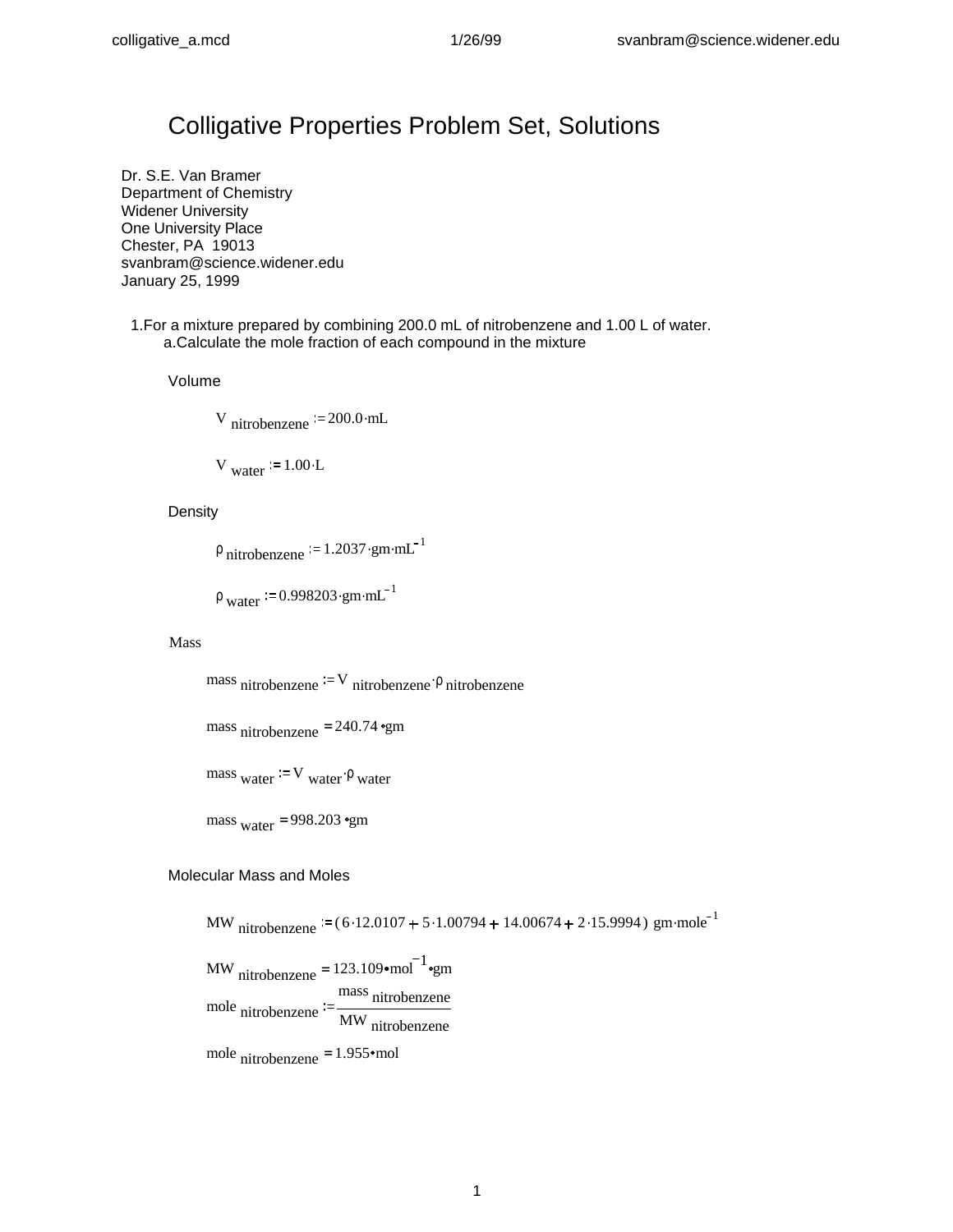MW<sub>water</sub> := 
$$
(2 \cdot 1.00794 + 15.9994) \cdot \text{gm-mole}^{-1}
$$

MW water 18.015 gm mole <sup>1</sup> = .

mole water  $=$   $\frac{1}{\text{MW}}$ mass water water

mole water =  $55.409 \text{·mol}$ 

Mole Fraction

X nitrobenzene mole nitrobenzene mole nitrobenzene + mole water

X nitrobenzene <sup>=</sup> 0.034

$$
Xwater := \frac{molewater}{molenitrobenzene + molewater}
$$

$$
X_{\text{water}} = 0.966
$$

b.Calculate the vapor pressure of each compound in the mixture

<sup>P</sup> nitrobenzene\_pure 55.1.Pa <sup>P</sup> nitrobenzene\_mixture <sup>P</sup> nitrobenzene\_pure <sup>X</sup> nitrobenzene . P nitrobenzene\_mixture <sup>=</sup> 1.878 Pa <sup>P</sup> water\_pure <sup>3167</sup>.Pa P water\_mixture P water\_pure X water . <sup>P</sup> water\_mixture 3.059 103 = Pa

c.Calculate the total vapor pressure of the mixture

 $P_{total}$  = P nitrobenzene\_mixture + P water\_mixture  $P_{\text{total}} = 3.061 \cdot 10^3 \text{ } \cdot \text{Pa}$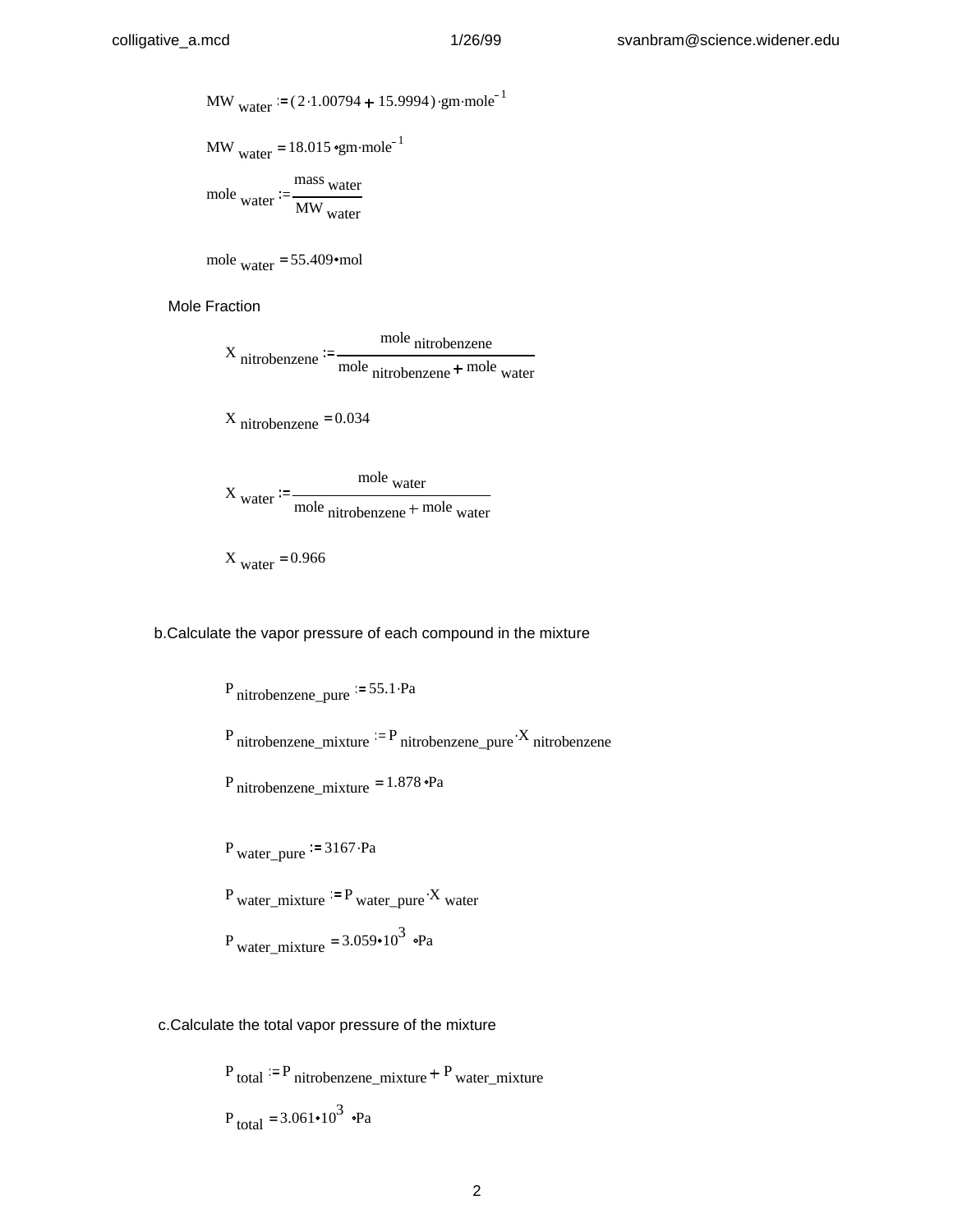## colligative\_a.mcd 1/26/99 svanbram@science.widener.edu

2.For a mixture prepared by mixing 5.00 g of caffeine (C8H10N4O2) with 250.0 mL of water. The final density of the mixture is 1.05 g mL-1.

mass caffeine  $= 5.00 \cdot gm$ MW caffeine  $(8.12.0107 + 10.1.00794 + 4.14.00674 + 2.15.9994)$  · gm·mole<sup>-1</sup> MW caffeine =  $194.191$  °gm mole<sup>-1</sup> mole caffeine mass caffeine MW caffeine mole caffeine =  $0.026$  mol V water  $= 250.0$  mL  $\rho_{\text{water}} = 0.998 \text{°gm} \cdot \text{mL}^{-1}$ mass <sub>water</sub> = V <sub>water</sub>  $\rho$  <sub>water</sub> mass  $_{\text{water}} = 0.25 \text{m/s}$  $\rho_{\text{solution}} = 1.05 \cdot \text{gm} \cdot \text{m} \cdot \text{m}^{-1}$ V solution mass <sub>water</sub> + mass caffeine  $\rho$  solution V solution =  $0.242$  <sup>o</sup>L M solution mole caffeine V solution M solution =  $0.106$  mole  $L^{-1}$ m solution mole caffeine mass water  $m_{\text{solution}} = 0.103 \text{ } \text{mol} \cdot \text{kg}^{-1}$ 

3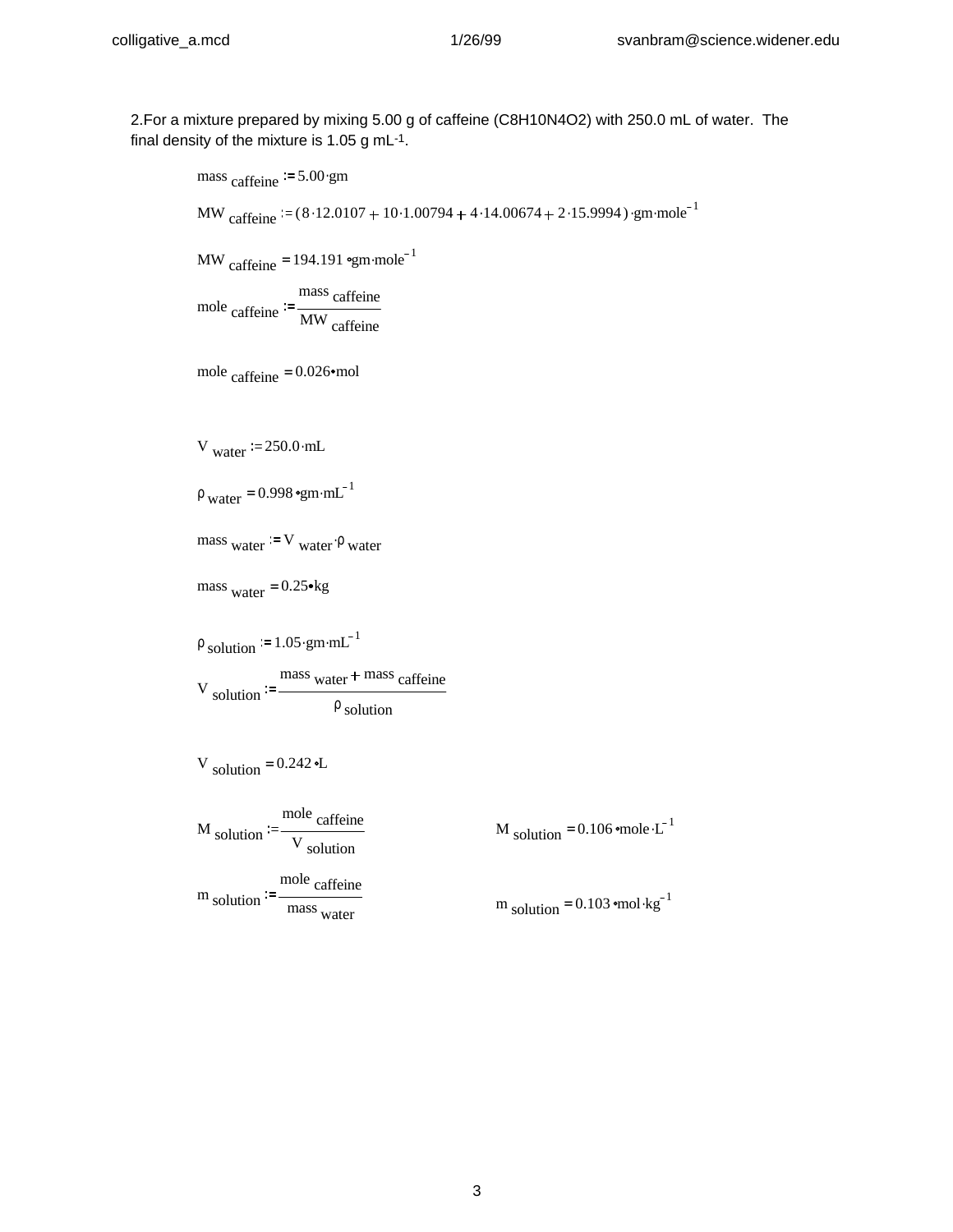a.Calculate the boiling point of this mixture

$$
K_b := 0.512 \cdot K \cdot kg \cdot mole^{-1}
$$
  
\n
$$
\Delta T_b := m_{\text{ solution}} \cdot K_b
$$
  
\n
$$
\Delta T_b = 0.053 \cdot K
$$
  
\n
$$
T_{b\_pure} := 373.15 \cdot K
$$
  
\n
$$
T_{b\_mixture} := T_{b\_pure} + \Delta T_b
$$
  
\n
$$
T_{b\_mixture} = 373.203 \cdot K
$$

b.Calculate the vapor pressure of this mixture

mole water 
$$
:= \frac{\text{mass water}}{\text{MW water}}
$$

mole water =  $13.852 \text{·mol}$ 

$$
X_{\text{water}} := \frac{\text{mole water}}{\text{mole water} + \text{mole cafferine}}
$$

$$
X_{water} = 0.998
$$

$$
P_{\text{mixture}} := X_{\text{water}} \cdot P_{\text{water\_pure}}
$$

$$
P_{\text{mixture}} = 3.161 \cdot 10^3 \text{ } \cdot \text{Pa}
$$

c.Calculate the freezing point of this mixture

$$
K_f := 1.86 \cdot K \cdot kg \cdot mole^{-1}
$$
  
\n
$$
\Delta T_f := m \text{ solution} \cdot K_f
$$
  
\n
$$
\Delta T_f = 0.192 \cdot K
$$
  
\n
$$
T_{f\_pure} := 273.15 \cdot K
$$
  
\n
$$
T_{f\_mixture} := T_{f\_pure} - \Delta T_f
$$
  
\n
$$
T_{f\_mixture} = 272.958 \cdot K
$$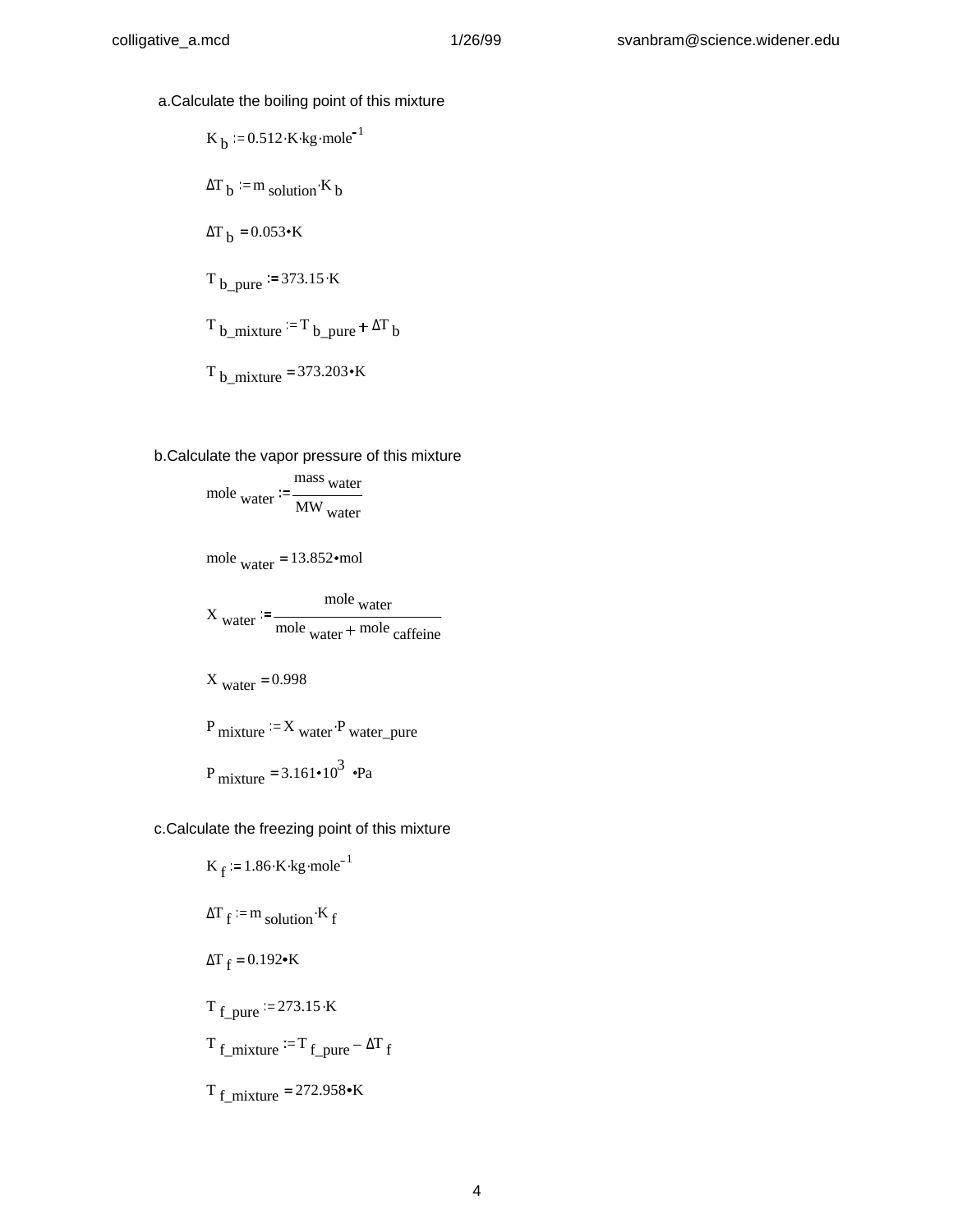d.Calculate the osmotic pressure of this mixture at 25 C.

R 8.314510.joule K 1 . mole <sup>1</sup> . T ( 273.15 25) .K <sup>Π</sup> <sup>M</sup> solution.R.<sup>T</sup> <sup>Π</sup> 2.633 105 = Pa

 3.For a mixture prepared by mixing 10.0 g of sodium sulfate in 250 mL of water. The final density of the mixture is 1.10 g mL-1.

> mass sodium sulfate  $= 10.0$ .gm MW sodium\_sulfate  $= (2.22.989770 + 32.066 + 4.15.9994)$  ·gm·mole<sup>-1</sup> mole sodium\_sulfate mass sodium\_sulfate MW sodium\_sulfate

mole sodium sulfate  $= 0.07$  mol

mass  $_{\text{water}} = 0.25 \text{m/s}$ 

$$
\rho_{\text{solution}} = 1.10 \cdot \text{gm} \cdot \text{mL}^{-1}
$$

V solution mass water + mass sodium\_sulfate  $\rho$  solution

mass water

V solution =  $0.236$  <sup>o</sup>L

M solution := 
$$
\frac{3 \cdot \text{mole sodium\_sulfate}}{V \text{ solution}}
$$
  
\nm solution :=  $\frac{3 \cdot \text{mole} \text{ sodium\_sulfate}}{V \text{ column}} = \frac{3 \cdot \text{mole} \text{ sodium\_sulfate}}{V \text{ column}} = \frac{3 \cdot \text{mole} \text{ volume}}{V \text{ normal}} = \frac{3 \cdot \text{mole}}{V \text{ normal}} = \frac{3 \cdot \text{mole}}{V \text{ normal}} = \frac{3 \cdot \text{mole}}{V \text{ normal}} = \frac{3 \cdot \text{mole}}{V \text{ normal}} = \frac{3 \cdot \text{mole}}{V \text{ normal}} = \frac{3 \cdot \text{mole}}{V \text{ normal}} = \frac{3 \cdot \text{mole}}{V \text{ normal}} = \frac{3 \cdot \text{mole}}{V \text{ normal}} = \frac{3 \cdot \text{mole}}{V \text{ normal}} = \frac{3 \cdot \text{mole}}{V \text{ normal}} = \frac{3 \cdot \text{mole}}{V \text{ normal}} = \frac{3 \cdot \text{mole}}{V \text{ normal}} = \frac{3 \cdot \text{mole}}{V \text{ normal}} = \frac{3 \cdot \text{mole}}{V \text{ normal}} = \frac{3 \cdot \text{mole}}{V \text{ normal}} = \frac{3 \cdot \text{mole}}{V \text{ normal}} = \frac{3 \cdot \text{mole}}{V \text{ normal}} = \frac{3 \cdot \text{mole}}{V \text{ normal}} = \frac{3 \cdot \text{mole}}{V \text{ normal}} = \frac{3 \cdot \text{mole}}{V \text{ normal}} = \frac{3 \cdot \text{mole}}{V \text{ normal}} = \frac{3 \cdot \text{mole}}{V \text{ normal}} = \frac{3 \cdot \text{mole}}{V \text{ normal}} = \frac{3 \cdot \text{mole}}{V \text{ normal}} = \frac{3 \cdot \text{mole}}{V \text{ normal}} = \frac{3 \cdot \text{mole}}{V \text{ normal}} = \frac{3 \cdot \text{mole}}{V \text{ normal}} = \frac{3 \cdot \text{mole}}{V \text{ normal}} = \frac{3 \cdot \text{mole}}{V \text{ normal}} = \frac{3 \cdot \text{mole}}{V \text{ normal}} = \frac{3 \cdot \text{mole}}{V \text{ normal}} = \frac{3 \cdot \text{mole}}{V \text{ normal}} = \frac{3$ 

 $m_{\text{solution}} = 0.846 \text{ } \text{mol} \cdot \text{kg}^{-1}$ 

M solution =  $0.895$  mole  $\cdot L^{-1}$ 

NOTE: Multiply moles by 3, because sodium sulfate is a salt that dissociates into three ions (Na<sub>2</sub>SO<sub>4</sub> -> 2Na<sup>1+</sup> + SO<sub>4</sub><sup>2-</sup> ) in water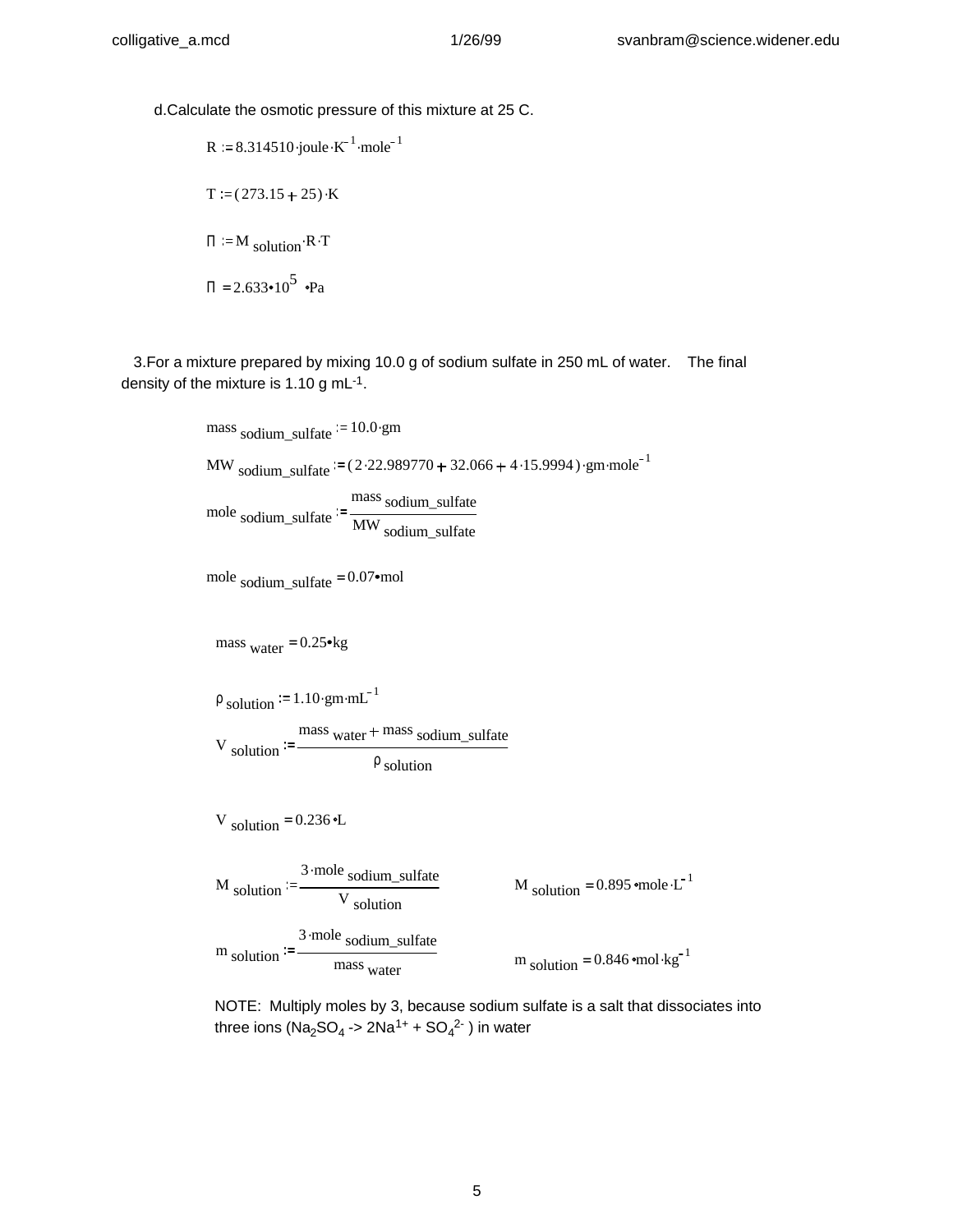- a.Calculate the boiling point of this mixture
	- K <sub>b</sub> =  $0.512 \cdot$ K $\cdot$ kg $\cdot$ mole<sup>-1</sup>  $\Delta T_b$  = m solution K b ΔT  $_b$  = 0.433•K  $T_b$  pure = 373.15 K  $T_{b\_mixture}$  = T<sub>b\_pure</sub> +  $\Delta T_b$  $T_{b\_mixture}$  = 373.583 $\cdot$ K
- b.Calculate the vapor pressure of this mixture

$$
mole_{\text{water}} := \frac{mass_{\text{water}}}{MW_{\text{water}}}
$$

mole water =  $13.852 \cdot \text{mol}$ 

$$
Xwater := \frac{molewater}{molewater + mole sodium_sulfate}
$$

$$
X_{\text{water}} = 0.995
$$

 $P_{\text{mixture}} = X_{\text{water}} \cdot P_{\text{water\_pure}}$ 

$$
P_{\text{mixture}} = 3.151 \cdot 10^3 \text{ } \cdot \text{Pa}
$$

c.Calculate the freezing point of this mixture

$$
K_f := 1.86 \cdot K \cdot kg \cdot mole^{-1}
$$
  
\n
$$
\Delta T_f := m_{\text{solution}} \cdot K_f
$$
  
\n
$$
\Delta T_f = 1.574 \cdot K
$$
  
\n
$$
T_{f\_pure} := 273.15 \cdot K
$$
  
\n
$$
T_{f\_mixture} := T_{f\_pure} - \Delta T_f
$$
  
\n
$$
T_{f\_mixture} = 271.576 \cdot K
$$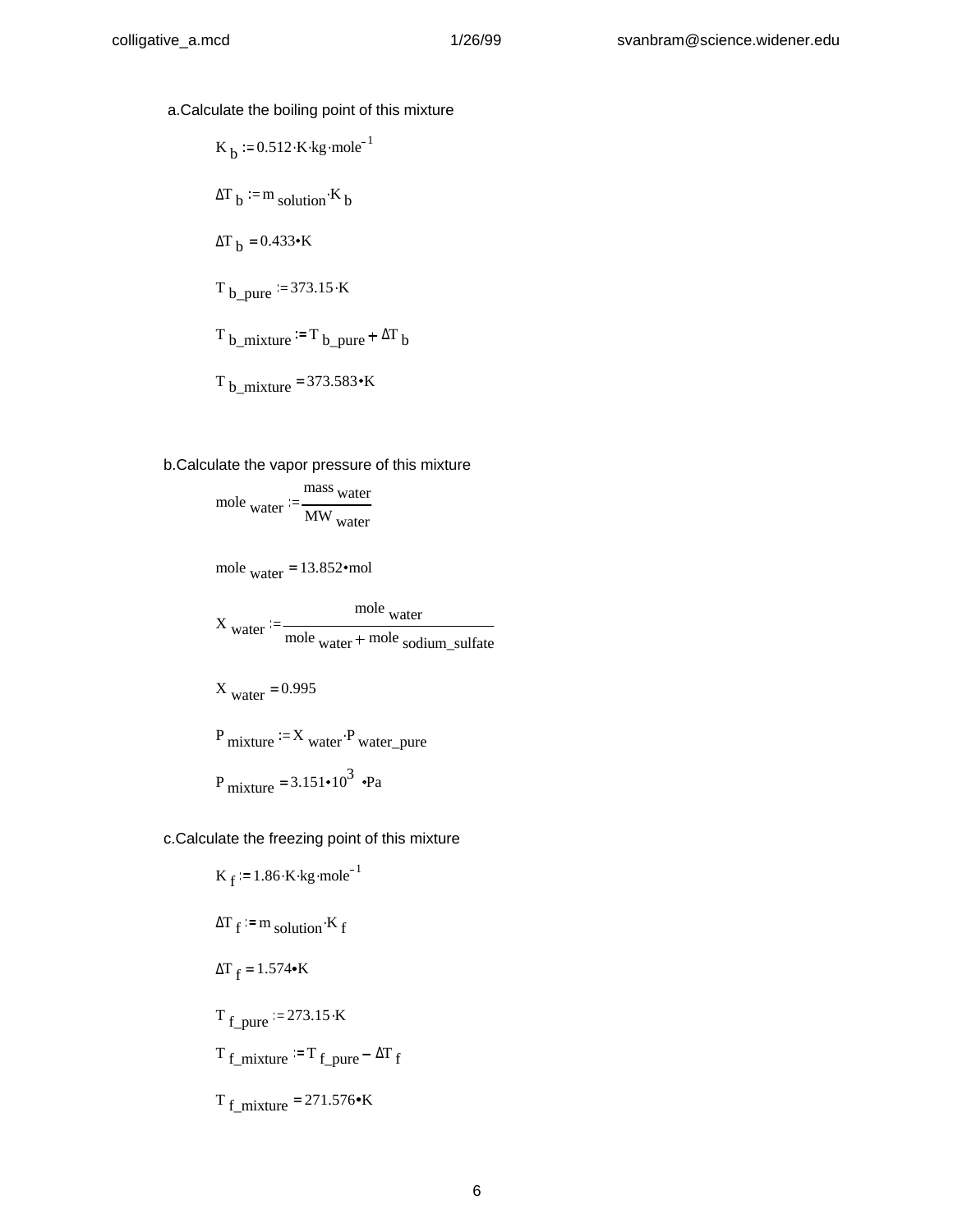d.Calculate the osmotic pressure of this mixture at 25 C.

R 8.314510.joule K 1 . mole <sup>1</sup> . T ( 273.15 25) .K <sup>Π</sup> <sup>M</sup> solution.R.<sup>T</sup> <sup>Π</sup> 2.219 106 = Pa

4.You are examining forensics data for a court case and need to identify an anelgesic (pain killer). It could be either acetylsalicylic acid (asprin), ibuprofen (advil) or acetaminophen (tylenol). A mixture of the unknown is prepared by mixing 10.0 grams of unknown and diluting to 250 mL with ethanol. The density of this solution is 0.80 g mL-1. Identify the unknown based upon the following:

a.The boiling point of this mixture is 78.8 °C.

b.The osmotic pressure of this mixture is 480 Pa at 25 °C.

Boiling Point Elevation:

 $BP$ <sub>ethanol</sub> =  $(273.15 + 78.5) \cdot K$ BP mixture  $= (273.15 + 78.8) \cdot K$  $\Delta T = BP$  mixture BP ethanol  $\Delta T = 0.3$  K  $ΔT = m K_b$ K  $_b = 1.22$  K kg mole<sup>-1</sup>  $m_{\text{mixture}} := \frac{\Delta T}{K}$  $K_{\mathbf{b}}$  $m_{\text{mixture}} = 0.246 \cdot \text{mokg}^{-1}$ mass mixture  $\approx 250$ ·mL·0.80·gm·mL<sup>-1</sup> mass  $mixture = 0.2$  kg mass  $_{unknown} := 10.0.9$  $mass$  solvent = mass mixture  $-$  mass unknown mole unknown  $\cdot = m$  mixture mass solvent . mole unknown = 0.047 mol MW unknown mass unknown mole unknown

MW  $_{\text{unknown}} = 214.035$  °gm·mole<sup>-1</sup>